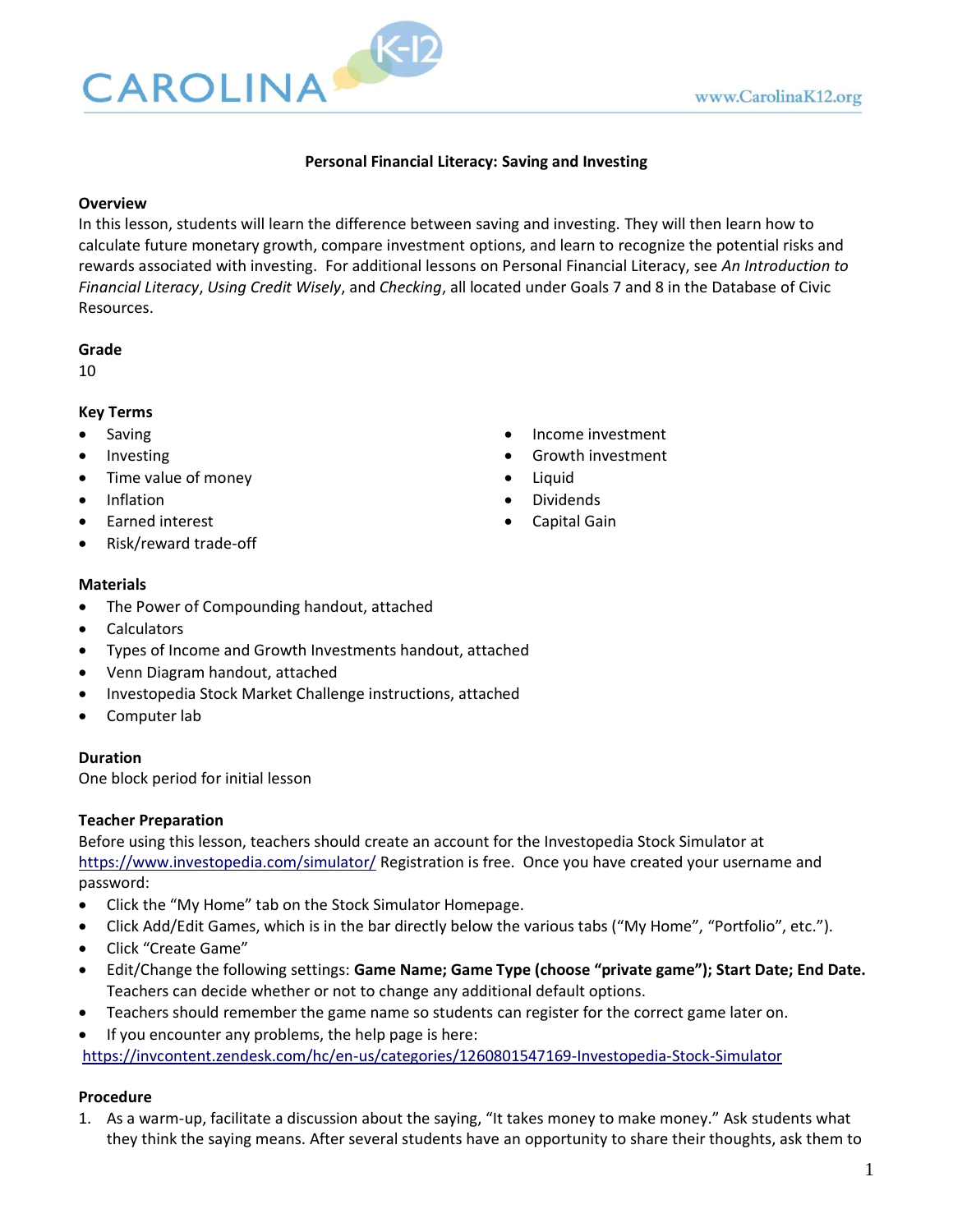take 3 minutes to come up with a scheme to turn \$100 into \$200. Allow students to share some of their ideas. Tell them that using money to make money may not be as difficult of a task as they might imagine if the money is invested wisely.

- 2. Ask students to raise their hands if they currently have "investments." Few are likely to raise their hands. Next, ask students to raise their hands if they have a savings account. Far more are likely to raise their hands in response to this question. Inform them that a savings account is, in fact, a low-risk form of investment. See if they can explain why. If no one knows, tell them that money in a savings account earns a small amount of interest. This means that if \$100 is put in the bank, over time the amount will grow. Explain that there is a fine line between saving and investing (which will be discussed in more detail later in the lesson). Essentially:
	- Saving is what people often do to meet shorter-term goals. Money is put aside for use later, but is accessible when it is needed. This can include putting money under your mattress or putting money in low-risk, low-yield accounts such as savings accounts.
	- Investing is what people do to meet longer-term goals. Money is put aside for use far into the future and is typically not accessible for specified period of time. Investing involves a higher degree of risk than saving because there is no guarantee that money invested will grow. However, in the long-term, investments have the potential to grow tremendously. Generally speaking, the more risk one incurs in investing, the higher the payoff in the end.

So the question is: when should you save and when should you invest? Ask students if they can think of some important reasons why some money should be saved, as well as reasons why some should be invested. Once they have had an opportunity to give some examples, tell them that it is smart to keep some money in savings because you will need to have access to it for regular expenses (gas, food, entertainment, etc.). Savings is also important for unforeseen expenses, such as car repairs, a new pair of shoes, or taking the person you have had a crush on since the  $2^{nd}$  grade a date next weekend. On the other hand, it is wise to invest for expenses you will have farther into the future — college, a house, or even retirement.

3. There are many way s to save and invest, and each of them can have very different outcomes. The important thing to consider is the **time value of money**. Inform students that "a dollar is not always worth a dollar." Sometimes a dollar is worth more, sometimes less. This will inevitably be a confusing concept. Explain that the value of a dollar changes depending on when you get it and what you do with it. Time is the critical factor in the exact value of a dollar. The time value of money refers to the relationship among time, money, and rate of interest.

Say you have \$100 today. If you save it in a dresser drawer for a year, you will still have \$100 in a year. However, in a year, it is likely that \$100 will buy less than it does now because of **inflation**, which is a rise in the cost of goods over time. You may have heard your grandparent or someone else older than you reminiscing about a time when things were much cheaper. (For example, in the 1950s a bottle of soda cost around 5 cents! Ask students if they remember how much gas cost when they were 5 years old.) Inflation decreases the spending power of each dollar you have. The situation is not all bad. As a matter of fact, time is on your side:

Say instead of putting your \$100 in a dresser drawer, you put it in a savings account that pays 4% interest per year. You can figure out how much your \$100 will grow over the year using the following formula:

**Interest = Principal x Interest Rate x Time**

So, \$4 = \$100 x .04 x 1 year

Over the course of one year, your **earned interest** is \$4. This might not seem like a lot, but imagine how much you could earn over several years if you continuously invested \$100 per month. In short:

• The more money you have to save or invest, the more money you are likely to earn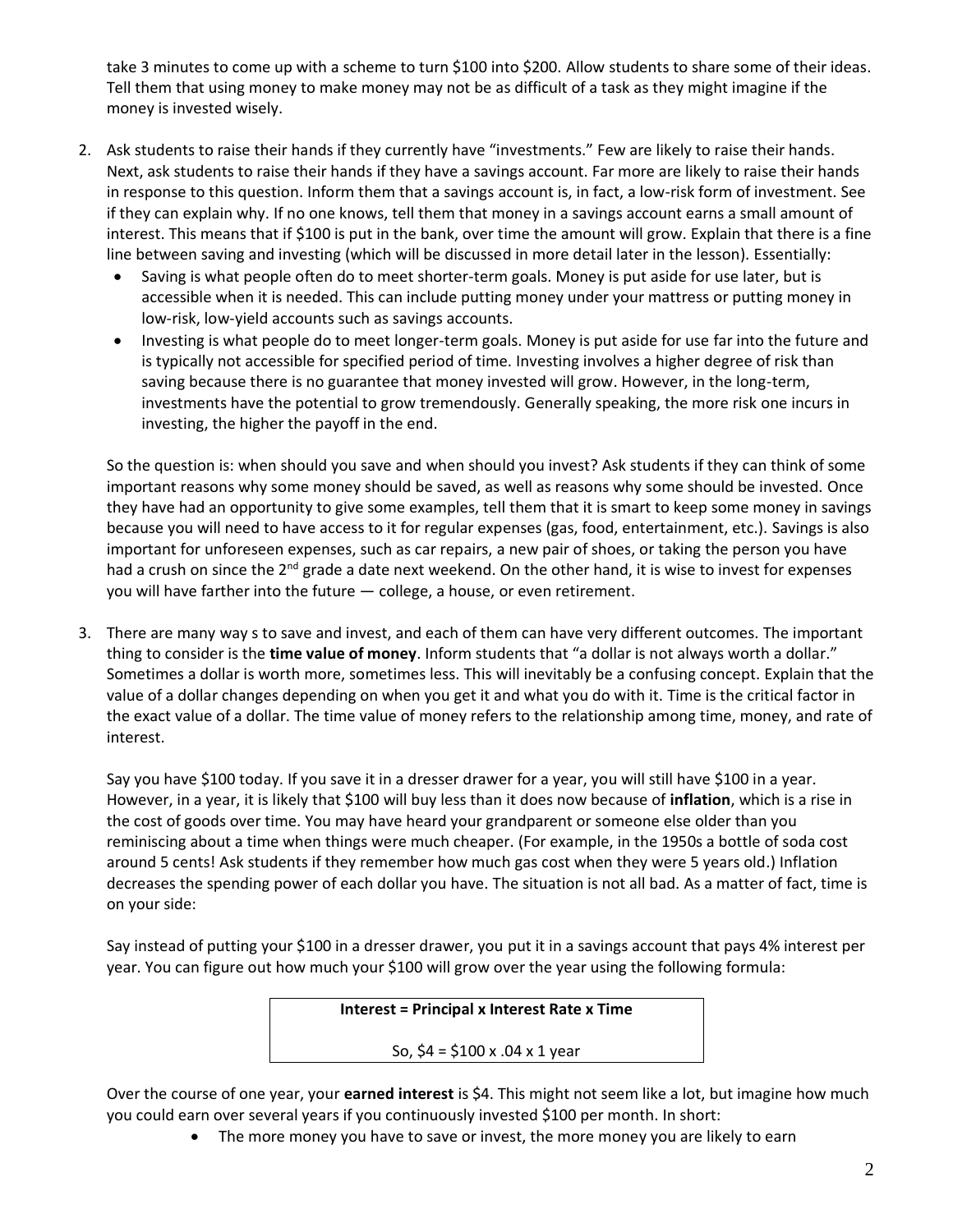- The higher the rate of interest you earn, the more money you are likely to gain
- The sooner you invest your money, the more time it has to make new money, making it likely that you could earn much more as a result
- 4. Distribute the "Power of Compounding" handout. Give students 10 minutes to make calculations to see how \$100 invested grows over time using different interest rates (the top half of the handout). You may want to make calculations as a class with this initial exercise.

As students will quickly realize, this is an easy but tedious way to determine the amount of **compounded interest**. There is an easier way to calculate compounded interest for decades into the future. Explain the following formula:

> **Amount = Principal (1 + Interest Rate)Number of years Compounded OR,**   $A = P(1 + i)^n$

Have students return to the "Power of Compounding" handout to recheck their initial calculations using the new formula, then give them 10 minutes to complete the lower half of the worksheet. Discuss.

5. You have many options when it comes to investing your money. What you choose depends on your desired rate of return and how much risk you are willing to accept. You also need to consider the length of your investment, the ease of making a transaction (some transactions are costly), and any tax burdens the investment may carry. In general, the safer the investment, the lower the return. High-risk investments can produce higher returns because investors demand higher rates of return to compensate for the risk they face. This principle is called the **risk/reward trade-off**.

So what are your investment options? In general, there are two types of investments—income investments (also referred to as savings) and growth investments. **Income investments** are those in which you will be paid in cash for owning an account or investment. While income investments are a form of investment, they are actually considered "savings" because you can usually access your money whenever you need to, though usually some fee is charged for access. **Growth investments** are those that you buy and hold in hopes that it will grow over time. If you are looking to set money aside for a few months or even a few years, income investments tend to be the better fit because they are less risky than growth investments. Over long periods of time, such as several years or decades, growth investments earn higher returns than income investments. Part of the difference in risk is due to the differing roles investors play in each type of investment. When you choose an income investment, you are essentially lending your money to a bank, business, or the government. In return, you get interest as your income. When you choose a growth investment, you are essentially buying a part of a company, hoping that it goes up in value. (*Source: National Endowment for Financial Education High School Financial Planning Program.)*

Distribute the "Types of Income and Growth Investments" handout and accompanying Venn Diagram. Have students work in pairs to read about different investment options and complete the Venn Diagram.

- 6. Before class, visit [simulator.investopedia.com](file:///C:/Users/bonnici/Desktop/LessonPlanUpdates/Paul/C&E/simulator.investopedia.com) and follow the instructions online to create an account and a private game for you class. This should only take a few minutes. For more detailed instructions, see the "Teacher Preparation" section above.
- 7. Distribute the "Investopedia Stock Market Challenge" instructions to students and explain that over the course of the next several weeks or months (you can choose an "ending time") they will be involved in a stock market competition to see who can make the wisest stock choices.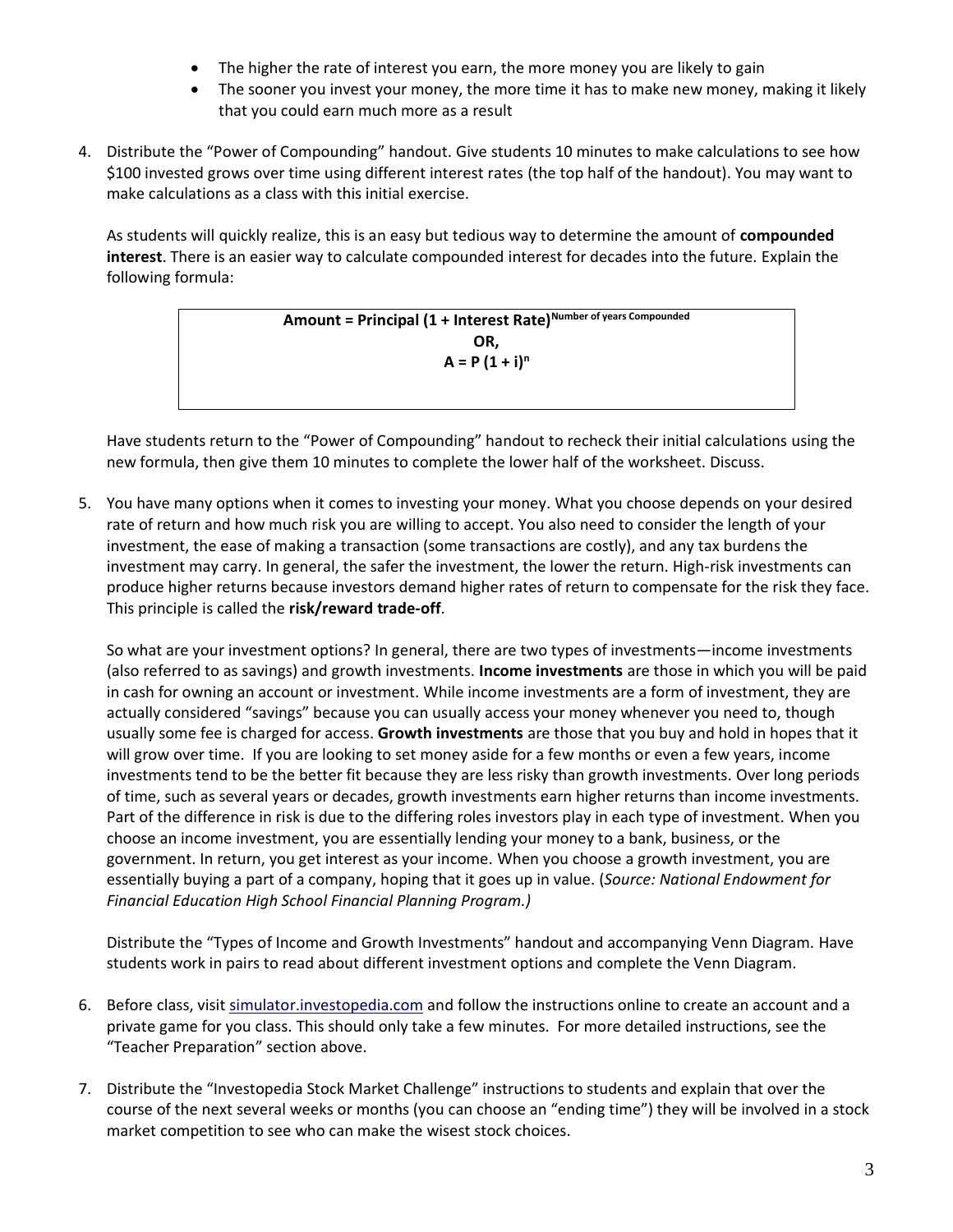On your initial visit to the computer lab, allow students to visit the websites listed on the instruction sheet and learn more about how to choose stocks. Have students follow the instructions to create an account and join the game you created for the class. Ask student to choose a set of stocks any way they wish. Instruct them that they can check their portfolios online at any time. If possible, devote 15 minutes each week during the course of the game to visit the computer lab, allowing students to check on their portfolios and to buy/sell new stocks. Throughout the course of the game, discuss reasons behind increases and decreases in the prices of stocks as they occur. You may want to offer some sort of prize for the student whose portfolio earns the most money at the end of the game.

#### **Culminating Activity**

• Have students create informational brochures or posters to inform others about a specific investment opportunity. They may want to include details about past performance of the "investment" or potential for future growth.

**Sources** Davis, James E., and Phyllis Fernlund. Civics and Economics. Needham, Massachusetts: Prentice Hall, 2003.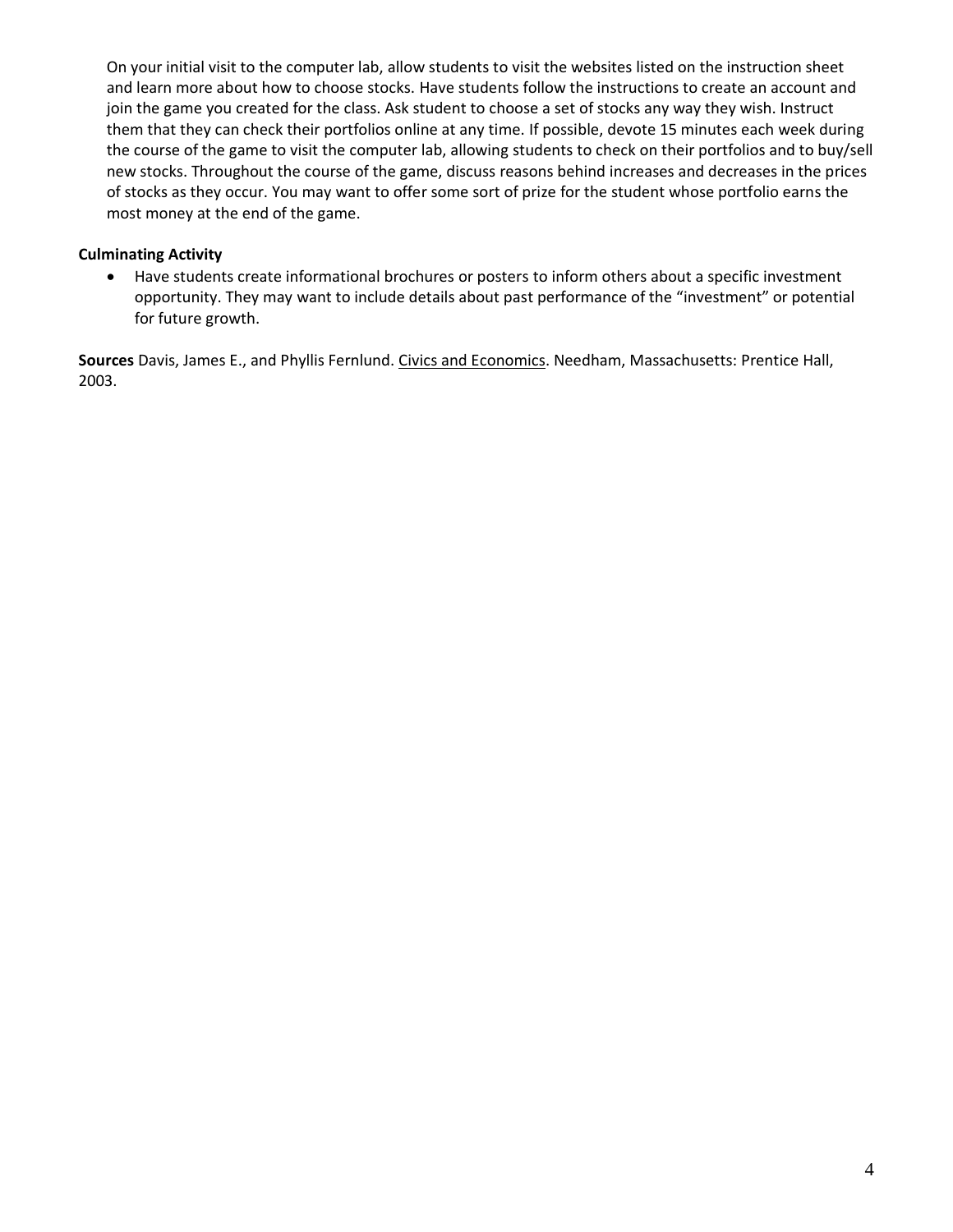#### **The Power of Compounding**

Assume you have \$100 you are ready to invest. Using the interest rates in the table below, fill in the compound value of \$100 for each of the time periods listed. For example, \$100 growing at 4% is worth \$104 after one year. For the second year, multiply \$104 by 4% and add the result to \$104, for a total of \$108.16.

#### Remember: **Interest = Principal x Interest Rate x Time**

| <b>Interest Rate</b> | 1 Year | 2 Years  | 4 Years | 6 Years |
|----------------------|--------|----------|---------|---------|
| 4%                   | \$104  | \$108.16 |         |         |
|                      |        |          |         |         |
|                      |        |          |         |         |
|                      |        |          |         |         |
|                      |        |          |         |         |
| 8%                   |        |          |         |         |
|                      |        |          |         |         |
|                      |        |          |         |         |
|                      |        |          |         |         |
|                      |        |          |         |         |

# Remember: **A = P (1 + i)<sup>n</sup>**

| <b>Interest Rate</b> | 5 Years  | 10 Years | 15 Years | 30 Years |
|----------------------|----------|----------|----------|----------|
| 7%                   | \$140.26 | \$196.72 |          |          |
|                      |          |          |          |          |
|                      |          |          |          |          |
|                      |          |          |          |          |
|                      |          |          |          |          |
| 10%                  |          |          |          |          |
|                      |          |          |          |          |
|                      |          |          |          |          |
|                      |          |          |          |          |
|                      |          |          |          |          |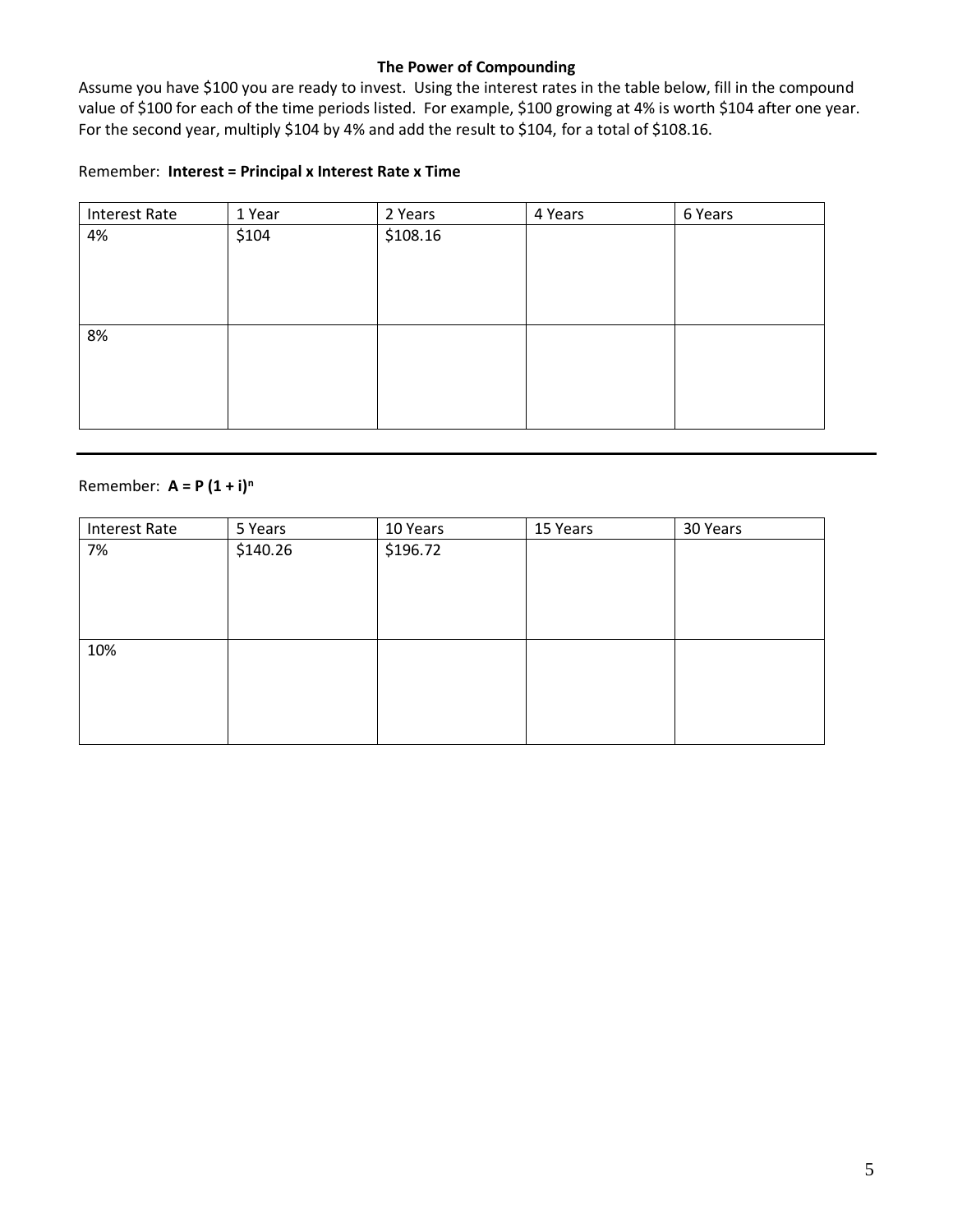# **The Power of Compounding ANSWER KEY**

Answer Key:

| <b>Interest Rate</b> | 1 Year | 2 Years  | 4 Years  | 6 Years  |
|----------------------|--------|----------|----------|----------|
| 4%                   | \$104  | \$108.16 | \$116.99 | \$126.54 |
|                      |        |          |          |          |
| 8%                   | \$108  | \$116.64 | \$136.05 | \$158.69 |
|                      |        |          |          |          |
|                      |        |          |          |          |

| <b>Interest Rate</b> | 5 Years  | 10 Years | 15 Years | 30 Years  |
|----------------------|----------|----------|----------|-----------|
| 7%                   | \$140.26 | \$196.72 | \$275.90 | \$761.23  |
|                      |          |          |          |           |
| 10%                  | \$161.05 | \$259.37 | \$417.72 | \$1744.94 |
|                      |          |          |          |           |
|                      |          |          |          |           |